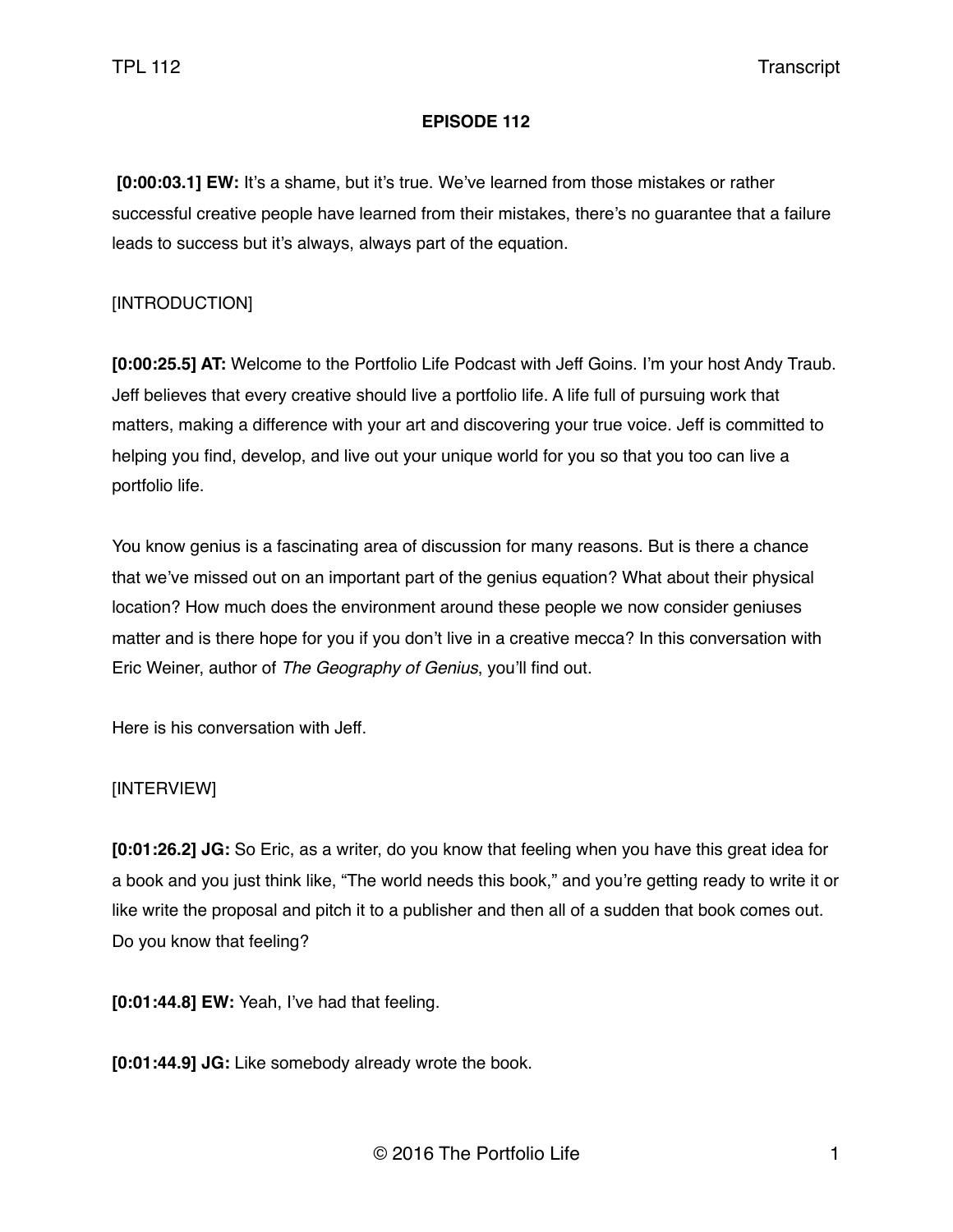**[0:01:47.2] EW:** Right, that does happen. I should have got past that though because basically I realize that everything has been done. There was a historian named Will Durant, famous historian of the 20<sup>th</sup> century who once said that, "Nothing is new but the arranging." So that's what I believe now is that someone else may have done it but they haven't arranged the pieces exactly the way I do. So that used to bother me a lot more than it does now. Now I'm like, "Okay, well they did their version of it now and I'm going to do my version."

**[0:02:17.4] JG:** So your book, *The Geography of Genius,* was that for me. I had been reading all of this biographies of very creative famous people like Earnest Hemingway or Vincent Van Gogh and I had started to notice that this idea of the "lone genius", which has been debunked before and you addressed this in your book.

It's a myth or at least not the whole story and I had this great idea that wouldn't it be interesting if you examined the different places that have created some of history's most remarkable people, artists, inventors et cetera, these people that we tend to label geniuses? I'm like, "Okay, this is great and I'm getting ready to write it," and no joke, like the next week, your book came out and I was like, "Oh, okay. Well I'm going to…"

**[0:03:07.3] EW:** Sorry about that.

**[0:03:08.9] JG:** I wish you would have talked to me about it first.

**[0:03:10.2] EW:** At least you weren't three quarters of the way through the book when the book came out. That would be worse.

**[0:03:15.7] JG:** Yeah. No, I love what you said about rearranging, you're absolutely right and I've been reading a lot about creativity because it's affecting this next thing that I'm working on. But I love your book because, honestly it wasn't what I was expecting, it was I think Walter Isaacson called it like  $a - 1$  don't have the quote in front of me, but it was like, "history and wisdom wrapped up under the guise of like a rollicking adventure". A rollicking adventure, that's kind of what it felt like. It's almost like a travel log and I love that.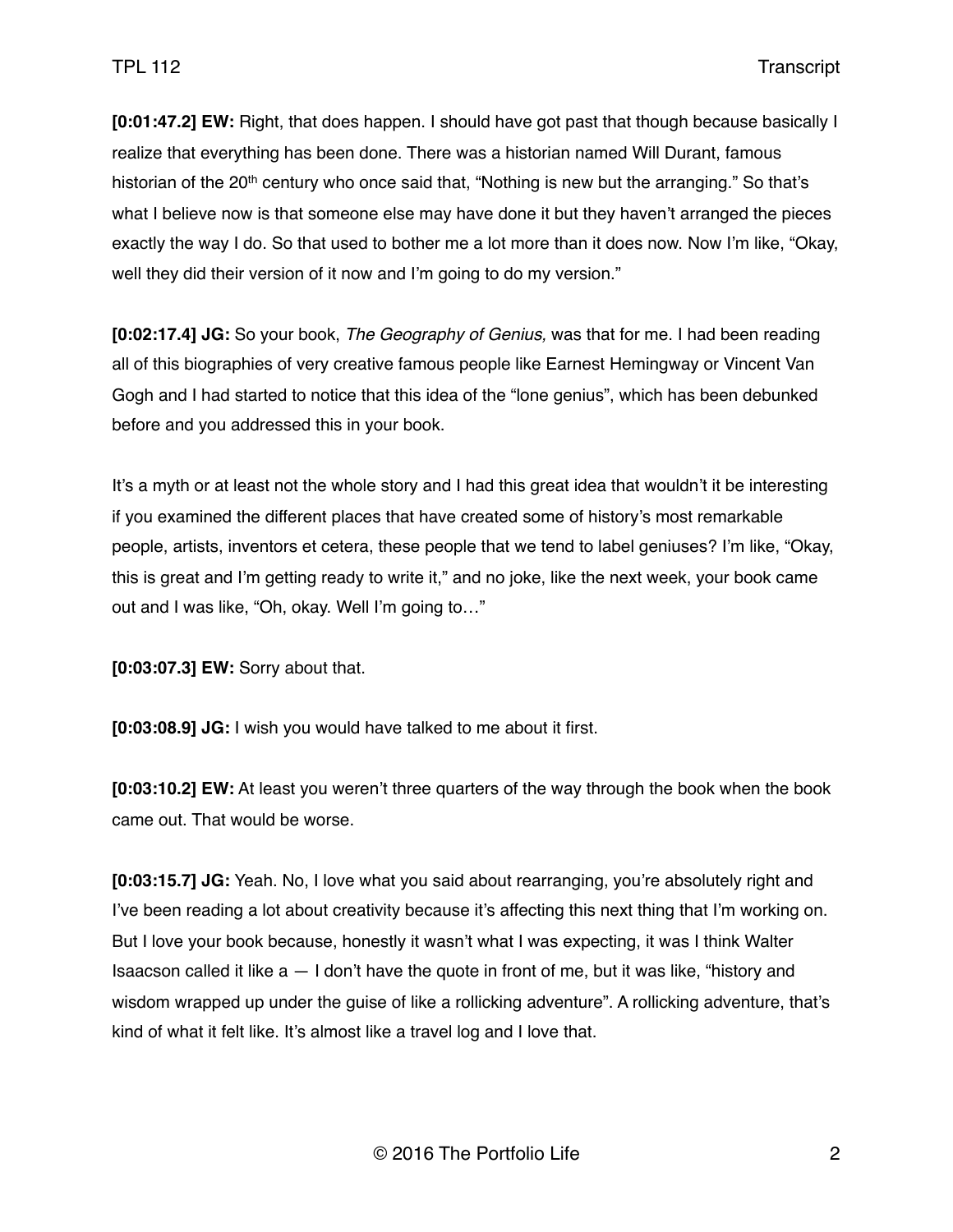**[0:03:43.9] EW:** Well it is. It's a hybrid of part travel log, part history, part social science and that's what I try to do is arranging the pieces in a different way.

**[0:03:52.8] JG:** So where did you first get this idea? Because I love this idea and as a writer, I'm always curious how other authors stumble upon their ideas and then how they test their ideas and turn them into a book. What I loved about *The Geography of Genius* is you weren't trying to be the expert. You were saying, "Hey, I kind of have this idea," and you go to Greece and you tell your guide through that part of your trip when you're sort of studying the culture of ancient Athens. Like, "Yeah, I don't know that you're right about this." So you have this hypothesis that you're not quite sure as true and you're testing it through this little adventures but where did you first get that idea?

**[0:04:33.3] EW:** Well first of all I am a place first person. There are dog people and cat people, and people people, I'm a place person. I see the world through the prison and place, always have. One of my previous books, *The Geography of Bliss*, I looked at the connection between place and happiness, then I wrote about the connection between place and our spiritual lives and what's a sort of other big piece of our lives besides happiness, spiritual contentment? It's probably creativity.

That is, in this day and age at least for many people, not really seeing this as something that is optional but something that is really a necessary ingredient in a complete and meaningful life. It struck me that we really focus almost exclusively on the creative genius, whether it's Einstein or Steve Jobs, and we ignore the environment in which their "geniusing" takes place. We almost treat them like shooting stars in the sky, just this miraculous thing that you have no idea where it came from or when there will be another one.

I just instinctively knew that that was wrong, and I looked around the world and noticed that over time, geniuses don't appear randomly. One in Chicago, Bolivia, Siberia. They appear at certain places at certain times in these clusters, these genius clusters and clearly something was going on back then, and it seemed like a book that needed to be written.

**[0:06:05.3] JG:** Yeah. So how did you go from that point to writing the book? Because the book is a travel log, it's you going to this different places and then as Walter Isaacson's endorsement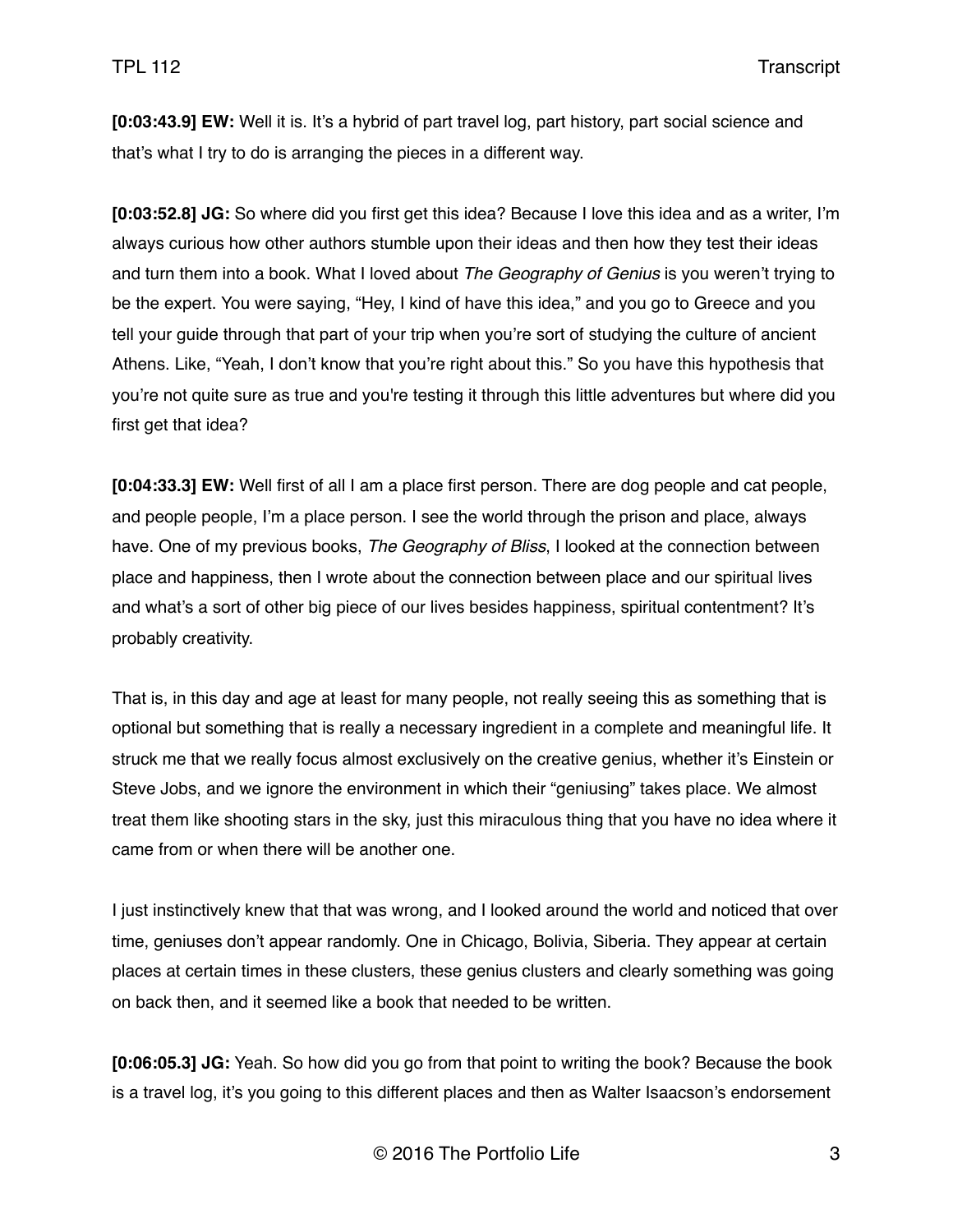mentioned, there's lots of great history behind the place and lots of deeper research that you do. But the book is told as you sort of going on this adventures. How long did that take and how did that unfold?

**[0:06:31.8] EW:** My short answer is too long, that's what my wife will say at least. Because all the stages grow and grow. I keep saying I'm going to write a small book, like the history of asparagus or something. You can really wrap your arms around that. But I keep being drawn to this big, hug unwieldy topics, like creative genius.

So basically my process works like this: I have several things going on simultaneously. One thing that's going on is I'm researching creativity in general, researching where the idea of this concept comes from and really delving into a lot of social science research in of which there are hundreds, easily thousands of papers written about not only what makes a person creative but what makes a place creative.

So I read those pretty dense kind of dry academic papers, looking for those nuggets of gold and then once I had my seven places selected, I dove into the history of these places, read everything I can get my hands on about their golden ages. Then I got on an airplane, not exactly in this order, but at some point I get on an airplane and fly to these places. Now I realize I could have written the entire book without leaving my home but as a place person, I needed to go there and I think, why does anyone travel to Florence, Italy or to Athens or anywhere these days in the age of Google Earth and everything, when we can see it all online?

But there is something still today about commuting with the past by going to the actual place where these golden ages blossomed and walking in the footsteps of Socrates or Leonardo. Touching the stone that they touched and it also, I think, makes for a better read to actually take the reader along on exactly as you say, an adventure.

**[0:08:22.9] JG:** Absolutely and having been to Florence, Italy multiple times, I loved revisiting it through your lens and I think you would say, not to put words in your mouth, but following along as a reader, it seemed to me that you discovered things by going to these places that you wouldn't have otherwise learned if you just looked at the history and looked at Google Earth and just wrote your book.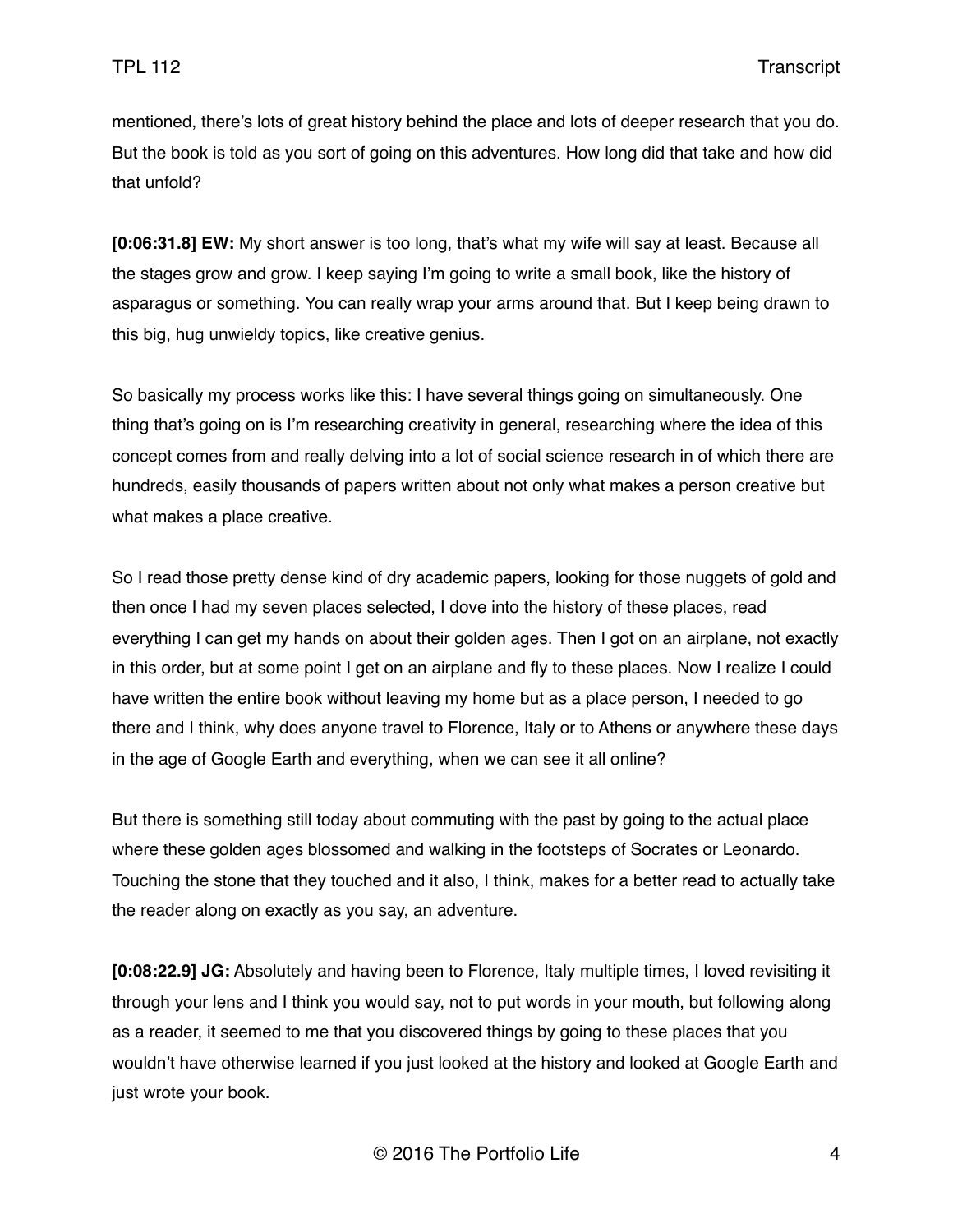**[0:08:44.9] EW:** Absolutely, and I think the key in writing a book like this is maintaining their balance between knowledge and ignorance. What I mean by that is — yeah, I wanted to know about Florence before I landed there. I didn't want to arrive completely ignorant but I didn't want to have everything "figured out".

I wanted to arrive with unanswered questions and with an open mind to possibility that what I had read had been wrong. By finding the right people there and finding the right port holes to the past, I think I was able to actually discover something on the ground and it's not easy because, just to continue with the example of Florence, you've been there and it's a familiar destination.

The products of the golden age are all on display at Uffizi Museum and other museums. The great Michael Angelo's *David* and all this magnificent art work. But the process remains largely hidden, how that these genius works of art came to be. It takes a lot more work, let's put it that way, to excavate that. That was the challenge.

**[0:09:53.8] JG:** Yeah I loved that insight from the book. You said something like, "Archeologist love mistakes because it shows process." Am I remembering that quote right?

**[0:10:03.5] EW:** Exactly.

**[0:10:05.2] JG:** One of the things that you, I remember this in the Florence chapter, this is one of my favorite chapters, you said that like we don't see the process usually. You kind of have to dig deep, you had this fun little idea that we should create a museum of crap to show the process. Can you unpack that a little bit more? Why do we need a museum of crap?

**[0:10:25.5] EW:** Yeah, to show them mistakes, right. I think in the museum of crap, you would have all these bad art that didn't work out. Perhaps even by the masters themselves because they produced plenty of crap. I don't know if you're old enough to remember New Coke that had just — yeah, and maybe a Betamax machine, things that failed. If you think about it, we live in a culture that talks about the value of failure and how important it is. But we don't celebrate it in museums.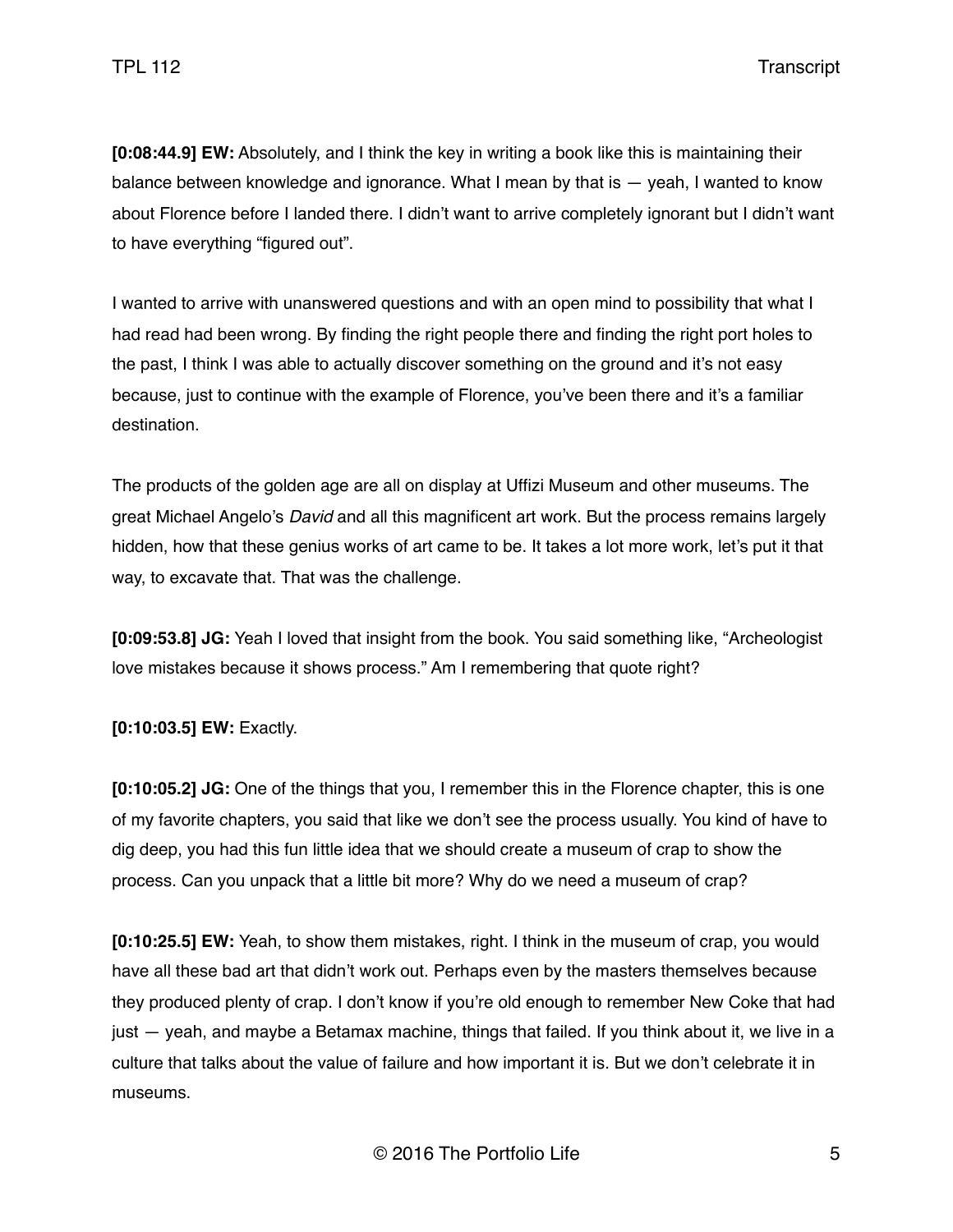In the museums we only celebrate successes. So why not a museum of crap? Or if you want to make it more PG13, "the museum of mistakes". I think it's actually a good idea to show people things that didn't work out because it's a cliché but it's true. We've learned from those mistakes or rather successful creative people learned from their mistakes, there's no guarantee that a failure leads to success but it's always, always part of the equation.

**[0:11:21.9] JG:** Yeah, as you say in the book, even if that is a bad idea, that's one more piece of crap that could go into the museum of crap.

**[0:11:29.4] EW:** Yeah, that's what Thomas Edison said essentially. He had tried like a thousand ways to come up with an electric car. This is a good century or more ago. They all failed and his colleague said, "You failed a thousand times." He says, "No, now I know there are a thousand ways not to create the electric car. I just have to find the right one. So in that sense, obviously failure is helpful.

**[0:11:53.7] JG:** Yeah, absolutely. So what was something surprising that you learned from your journey?

**[0:12:00.3] EW:** Oh, I don't know where to begin, there was so much. The first thing was simply that all this genius clusters were almost always cities. The only exception I can think of is Silicon Valley, which began in essentially farm lands from capital America. Otherwise, all this places were pretty densely populated cities. It might have been small, like Edinburgh, Scotland had a population of only 45,000 during the golden age but they were dense, they were vibrant. If it takes a village to raise a child, as the African proverb goes, it takes a city to raise a genius.

I sort of knew that but the extent to which that is true surprised me. I was surprised by how unlikely these places were and what I mean any that is, we often associate a golden age with the kind of paradise. Golden age, everyone's lounging, eating grapes and reciting poetry. It really wasn't that way and isn't that way. These were hard places, these were places that challenged me. Athens, the land was essentially barren, it was really hard to grow anything and it was the city state, which there were hundreds at the time, was not the wealthiest or the strongest.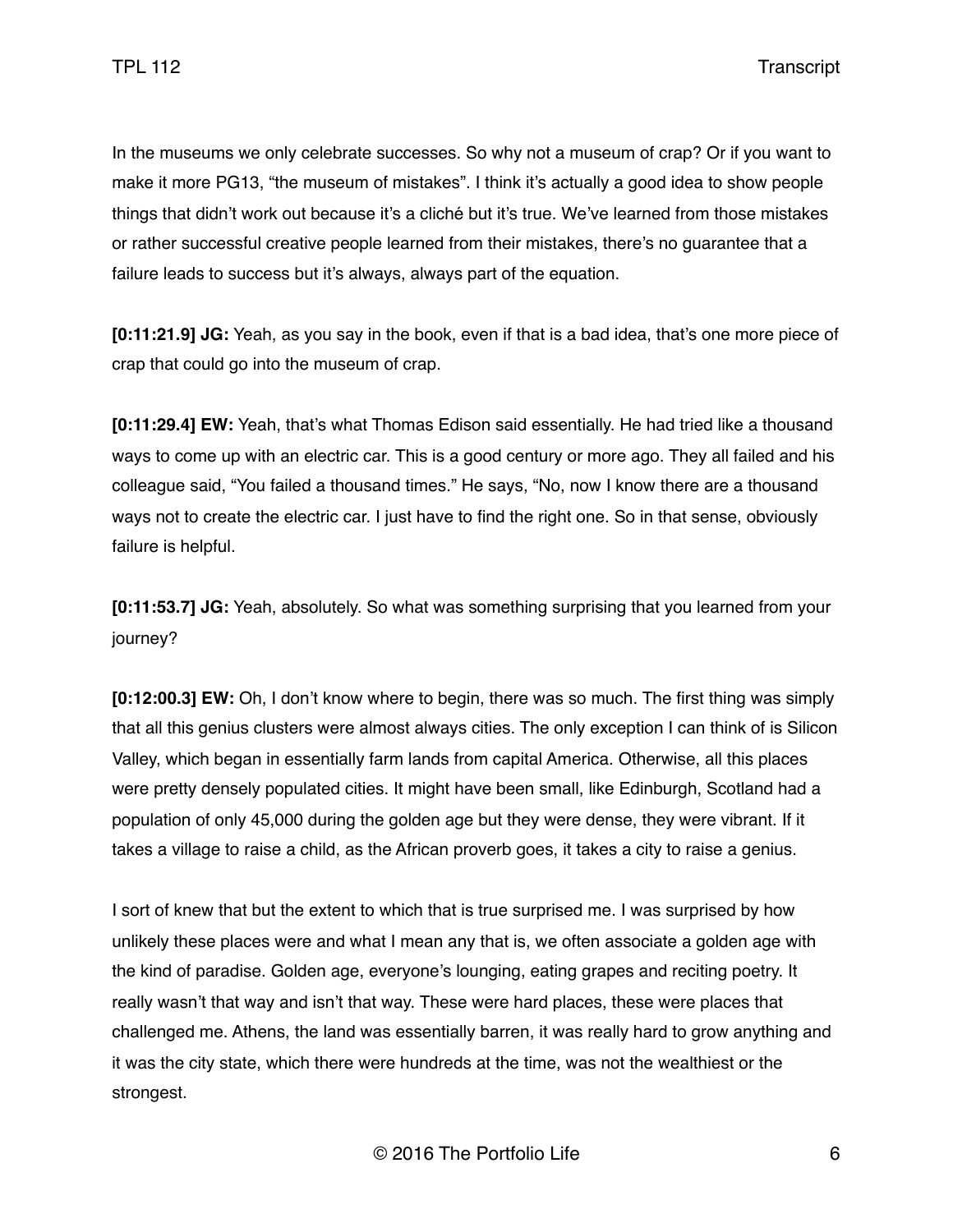If you were placing best back then and which one of this several hundred Greek city states goes on to be the premier place you would not bet on Athens. To get back to Florence, a couple of decades really, before the blossoming of the renaissance, changing history for the better. Florence was Decimated by the black death, the bubonic plague, a third of the population was wiped out. It was terrible.

On a human scale, it was awful but it did shake things up, it did shake up the social order and that kind of turmoil is always necessary for these places. The golden age does not mean paradise. In fact, I would argue that paradise is probably the worst place for creativity because you have nothing to push against. Everything's there for you.

**[0:14:03.6] JG:** Right, yeah. I think, correct me if I'm wrong, you talked about that about Scotland as well, which I had sort of heard glimpses of this idea of a golden age of Scotland. Like the Scottish enlightenment and all the things that the Scottish gave to the world. But I hadn't really delved deep into. So that was a location that surprised me in your book. I mean Ancient Athens, Silicon Valley, sure, Florence, Italy, those all make sense but Scotland probably would have been one of those that I overlooked. What attracted you to that place?

**[0:14:38.8] EW:** Well first of all exactly what you just said, because it was a surprise to you and I'm sure to many readers as were a few other cities I explore in the book. I think that's what I wanted to do, I want to have mixes of some well known places and some kind of off the map places. The more I dug into Edinburgh, we're talking the late 18th century, the more I discovered that wow, this was a place that produced so much of what still affects our lives today.

Modern economics, and sociology, and geology and actually a lot of ideas came in of Scotland that directly influenced the birth of this country, the United States. A lot of the founding fathers visited Scotland including Benjamin Franklin, Thomas Jefferson wrote effusively about Edinburgh being the greatest city in the world. Some of the founding fathers who signed the declaration of independence studied at the medical school there.

So I was pleasantly surprised to find out what an outsized role it played and it also, it seemed unlikely too. I guess I love a good mystery and it was a mystery. Why would this city, which in

© 2016 The Portfolio Life 7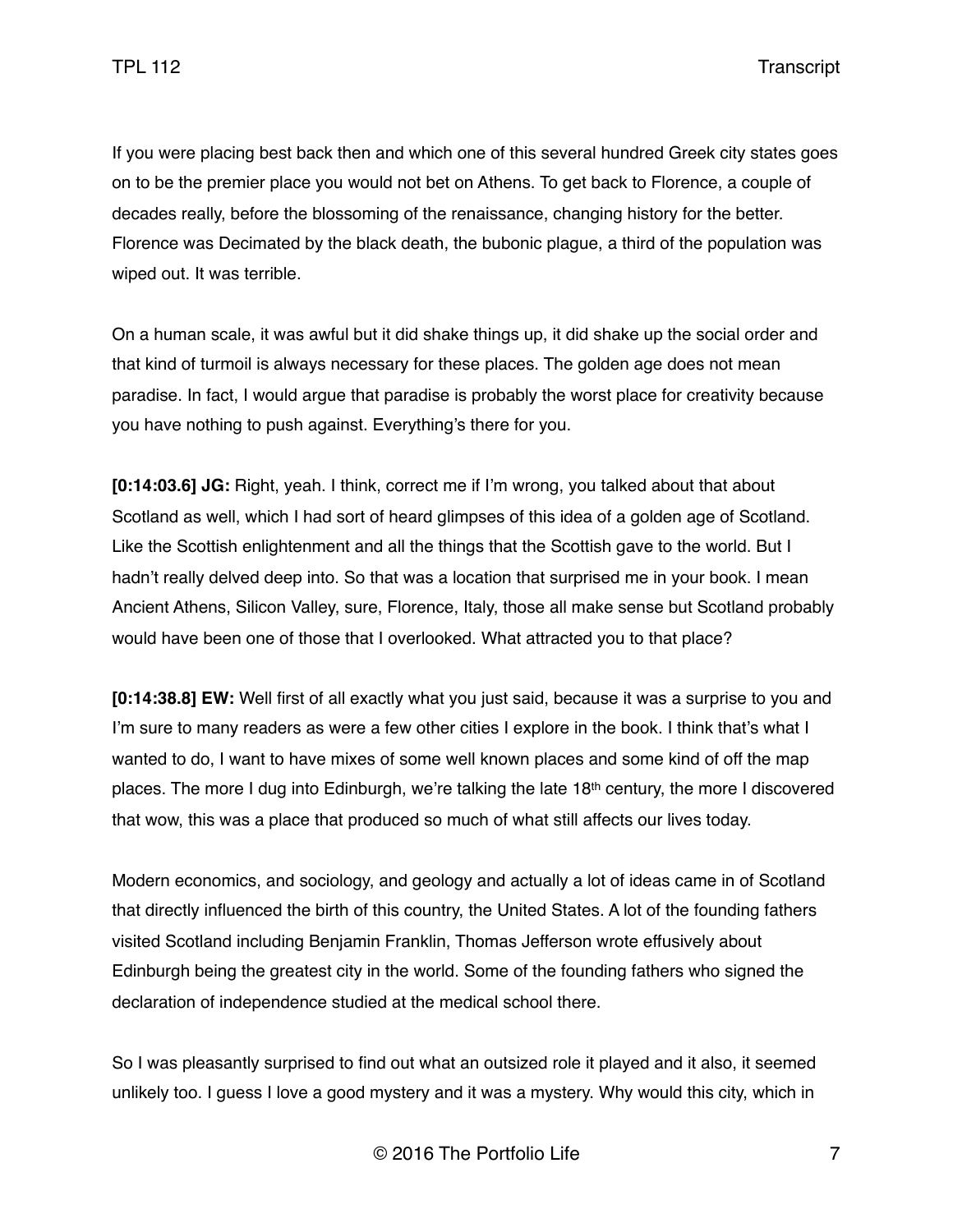mid-18<sup>th</sup> century was illiterate and poor and quarrelsome and alcoholic, as one historian described it. Why would it go on to be the most intellectual place in all of Europe and all of the world? So it presented a surprise and a good mystery for me to tell.

**[0:16:08.7] JG:** And what, at least for Scotland, what were the elements that caused it to be such a creative place for that moment in history?

**[0:16:17.7] EW:** I mean I should preface my accounts by saying it remained something of a mystery even to people who have studying this all their life. But that's okay, it's sort of like the Loch Ness monster. It had that smallness, that density, it had people living cheek by jowl, who were not exactly like one another. You would have very rich people and very poor people living in the same building.

Now the rich people live in a higher up floor to get away from the stench of the streets, but they were often in the same building, in the same neighborhood. So you'd had these interactions, not among like minded people. Adam Smith, founder of modern economics and his famous book *The Wealth of Nations*, he spent time in the library sure. But he spent at least as much time talking to merchants of Edinburgh and Glasgow and mixing with them.

They had these clubs. They were not really exclusive, they were just kind of weird. There was the 717 Club where they would only meet at 7:17 PM for some reason. And the Six Foot Club where you had to be six feet tall, which was no mean feat back then when people were shorter. My favorite was the Oyster Club, which was founded by Adam Smith, as I mentioned and his good friend David Hume, the great philosopher.

They would get together and they would eat oysters because it was considered actually food of the people back then, not elite food and drink red wine, they drank more than that, scotch actually back then and then they would get hammered and they would talk and there was a great premium blade placed on conversation that I think was considerably more free wheeling than the kind of circumscribed conversations we have today.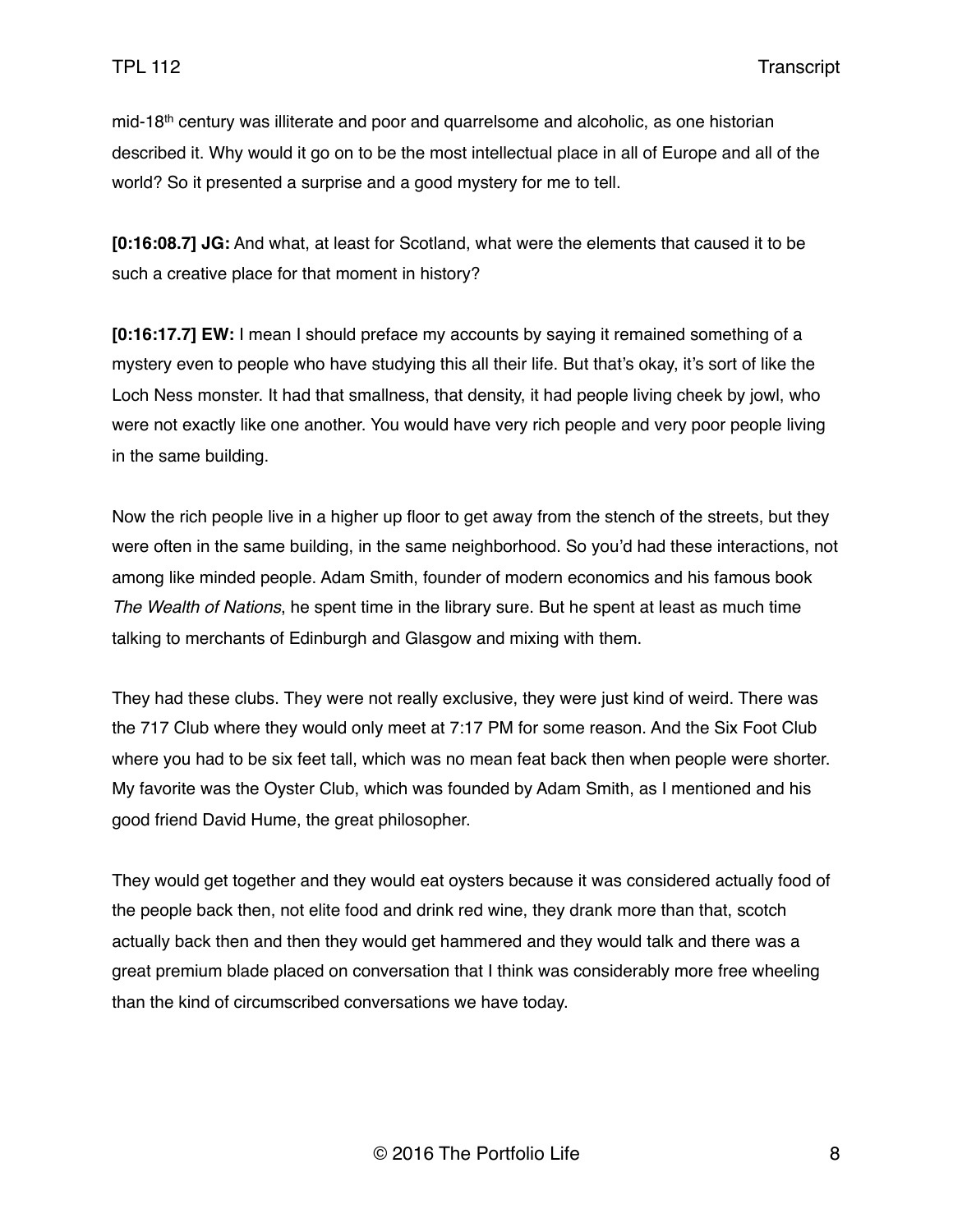I discovered this great Scottish tradition called "flyting". Probably have not heard of it. I certainly haven't. A Scottish historian designed it for me as the ritual humiliation of your opponent through verbal violence.

**[0:18:12.9] JG:** Fun stuff.

**[0:18:14.7] EW:** Yeah, I said, "It sounds brutal Tom." And he said, "Oh, it is," with a twinkler in his eye. The key is that you could ritually humiliate your opponent through verbal violence and he would do the same to you, but afterwards you'd both head down to the pub for a pint or five. You know? Because there were no hard feelings. That kind of free discourse an inter disciplinary discourses, is hugely important. All these places, there are no barriers between discipline.

Very different from today where we live in the age of specializations. People learning more and more about less and less. All these fields were very young in Scotland, sociology and Economics, so there were not this barriers and I think all creativity is about making connections and in Edinburgh it was easy to make connections.

**[0:19:05.2] JG:** Were there general commonalities that you saw amongst all these places? Could you answer the question, "What makes a place creative?"

**[0:19:16.1] EW:** Well if I had the absolute formula, I probably wouldn't be talking to you now. I'd be on my yacht in the Mediterranean sipping on a nice drink. So I want to say that I don't think there's a recipe.

**[0:19:27.0] JG:** Yeah, okay.

**[0:19:27.9] EW:** You can just follow and then you have a creative place because it's like my publisher, I asked him about what makes the bestseller? He said, "Well if we knew, we would make everyone a best seller." So it's not that simple but it's not random either. So here I think are three of the common elements, I call them the three D's: Diversity, discernment and disorder. Diversity, I don't mean ethnic diversity, certainly not that only but intellectual diversity, an openness to experience. That's the one trade that psychologists say all creative people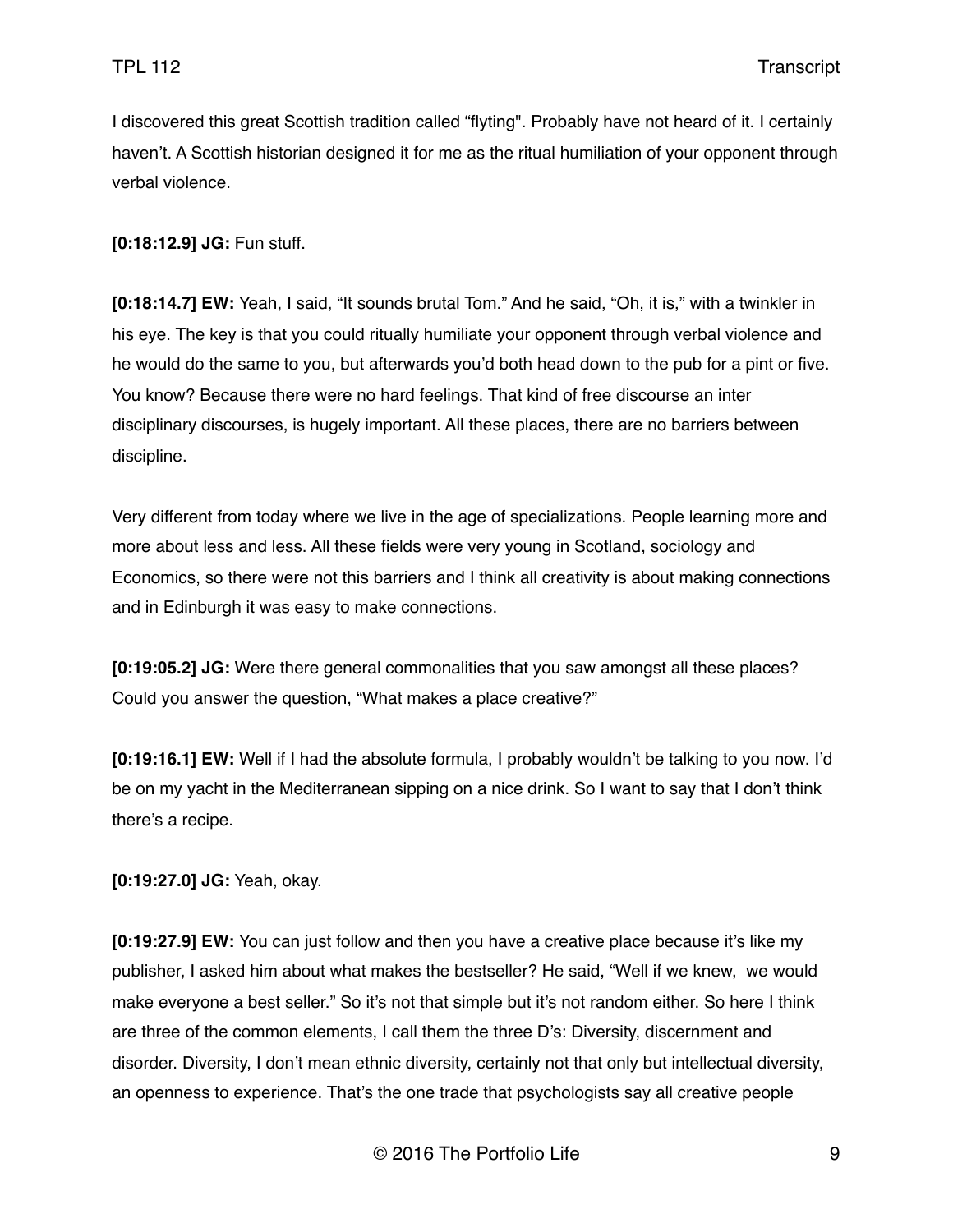have. I think, by extension, all creative places. They are open to the other and that means being open intellectually to other ideas.

It often means being open to the idea of foreigners living amongst you. Athens and Silicon Valley today and Vienna of 1900 had very open immigration policies. Even though, going back even to Pericles in ancient Athens 450 BC, in one of his speeches, he basically acknowledged this is dangerous, there might be enemies amongst these people we allow in but it makes us more vibrant, he actually said that.

#### **[0:20:41.4] JG:** Wow.

**[0:20:42.2] EW:** It's not a big leap from there to our current debate on immigration. So there's that openness and that diversity of ideas, number one. Number two, discernment which gets less attention than openness. That is essentially separating good ideas from bad ideas. Well you can't just say, "Well we're open, equally open to everything." Las Vegas is a pretty open and tolerant place, but a lot of geniuses come out of there, you know?

So you need to be discerning and just one brief anecdote is Jonas Salk, who was a two time Nobel Price winner was asked by a young student, "Dr. Salk, how do come you come up with so many good ideas?" He said, "It's easy, I come up with lots of ideas and I throw away the bad ones." I think all of this places like Silicon Valley are good at separating ideas with potential from ideas that are duds.

The third element actually is disorder. This is the kind of churning and turmoil that I talked about that often receives at golden age, and I think needs to infuse a creative place. You can't just be like Switzerland and be functional and stayed. You need to have some churning of political life, some churning of world of ideas, studies show this is true on a personal level too. People who are seated in perfectly clean, pristine office settings come up with fewer creative ideas than those who are in slightly messier ones.

So I think those three D's, diversity, discernment and disorder are sort of the starting points that you need those and then you have other things going on. You have walkability and people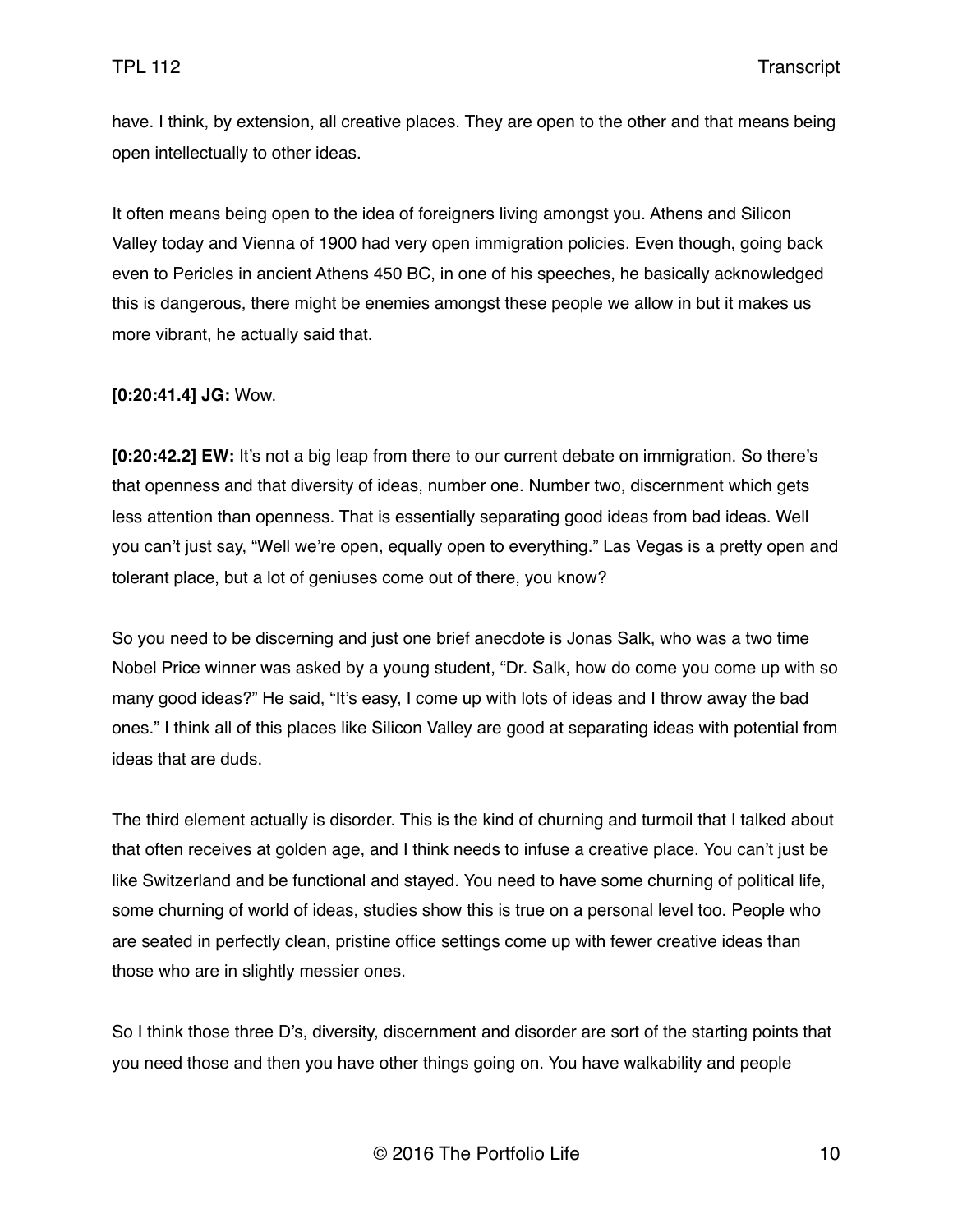walking, there is very clear connection to walking and creative thinking, you have the social elements, have a degree of trust and think among people.

Prisons are very dense, just like cities but they're not particularly creative. There has to be actually, the word I use is "intimacy". I think these places are intimate, they might not be intimate in the way boxers are intimate with each other sometimes. There is an intimacy.

**[0:22:49.1] JG:** So as a creative person, as an author, when you were going through this journey and learning these lessons, did you take away practical applications for your own life? I mean I remember reading in the Scotland chapter, you said, "Well maybe I'm not disqualified from being a genius if this is what it takes."

**[0:23:10.7] EW:** Relishing and contradictions I think was my point there.

**[0:23:12.9] JG:** Oh that's right.

**[0:23:14.6] EW:** I do relish and contradict and the Scotts do too. They can hold two ideas in their heads simultaneously and not have their head exposed. But yes, go ahead.

**[0:23:23.9] JG:** So were there any takeaway's for you where there are — are there practices or practical things that you are going to do to sort of create a greater surge of creativity in your own life?

**[0:23:36.6] EW:** Yeah, I mean, in my own life, it's probably too late for me to be a genius you know? That ship has already sailed. Whatever genius, however you define the term. It's not too late for my 11 year old daughter who is downstairs playing Minecraft as we speak. It's a snow day here. So if you think about it, we don't — we have a certain amount of control over the city we live in, but we have more control as we get more local.

So, and the most local is the family, right? So I can create a little disorder in the household. My wife doesn't always like that. She's quite the neat freak type. But I'm not opposed to a little disorder and if her room's a little messy, well, that's okay. If she's stuck on a homework problem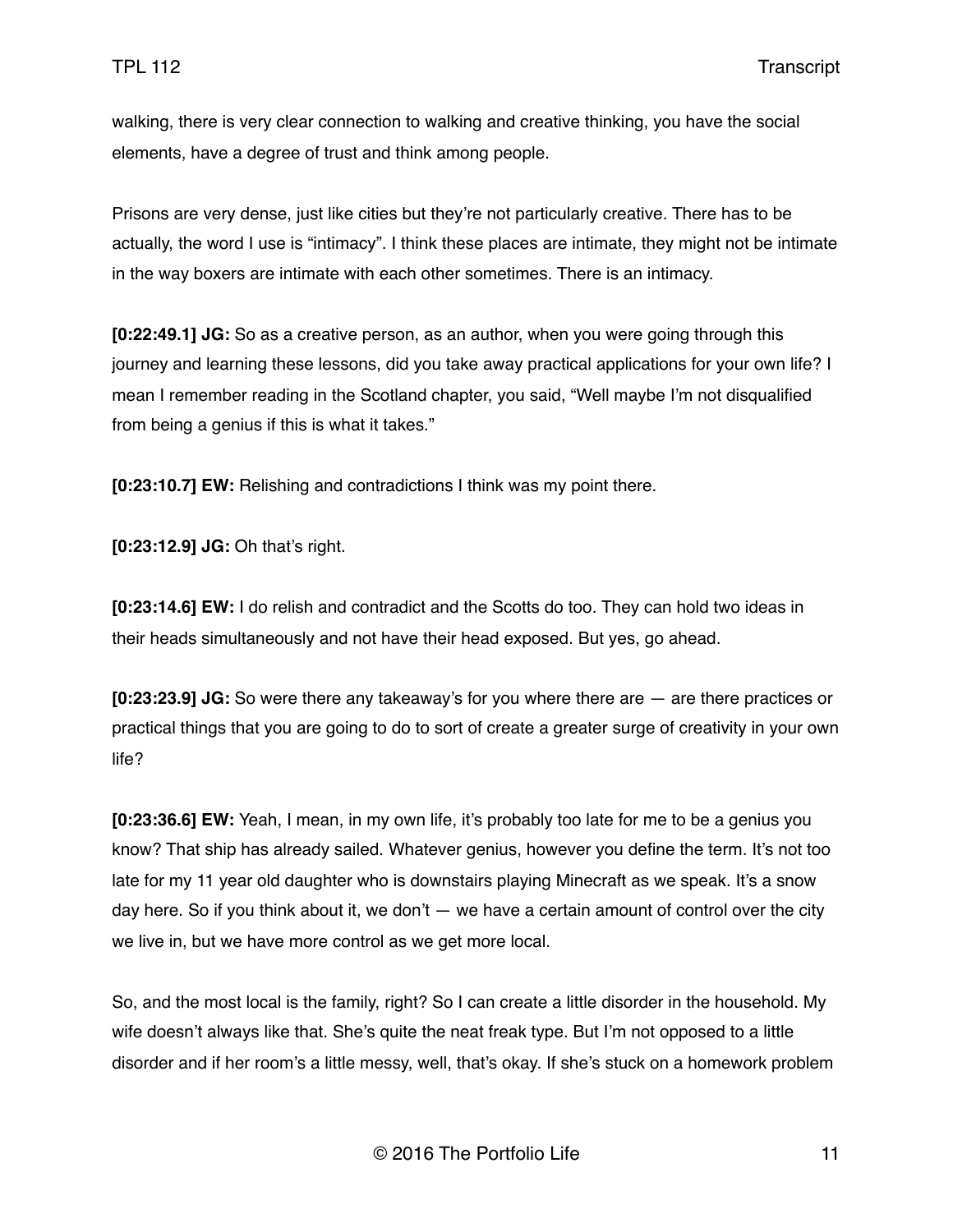and says she wants to take a break and go for a walk or do the equivalent of walking, which is probably playing Wii or something, then that's okay too.

So I think we, in our home life, can create environments that are more replicate this creative places, and we can get involved. I'll be honest, I've never been — I've always been as a writer more comfortable observing than doing but we just in my local town here in Maryland, Silver Springs, Maryland, we just built — they built a brand new amazing library space. But no one was having events there. They had no author talks or anything. so I decided to get involved and create that venue that creative space for authors to come together and to hold a talk to interested readers. So that's the small example of something that I probably wouldn't have done before I wrote this book.

**[0:25:20.2] JG:** Yeah, very cool. What about the person who reads this book and then go, "Well, it's not — I'm not in ancient Athens or I can't live in Silicon Valley and I can't go to these great places where amazing things are happening," which is something I hear a lot about from creative friends, "Well I can't move to New York City so I can't be an author, I can't move to Nashville," which is where I live. "So therefore I can't be a musician." And on and on, and on.

I love what you said about the family side of things. How do you respond to that objection? Obviously there are — what I love about your book is acknowledging that there are special places and special moments in times that a genius cluster, a creative cluster that we sometimes read about. What about those people who say, "Well I can't be creative because I can't go there or I don't' live there or I'm not in the special moment in history."

**[0:26:15.0] EW:** I mean is it absolutely necessary to be living in this places? I don't think so, and I think we're able to create perhaps smaller genius clusters today partly because of technology. You never know where the next place might be. As I said, there are often small and often unexpected. So while you're busy bemoaning that you don't live in Ancient Athens you might be standing in a place that is the next ancient Athens. You know?

You could be Leonardo sitting there saying, "Oh god, I wish I lived in Athens or in Florence," and missing that boat, that's one danger. What I hope people get out of it though is not necessarily that they pick up and move to Silicon Valley, that could be a mistake, it might work for you but it

© 2016 The Portfolio Life 12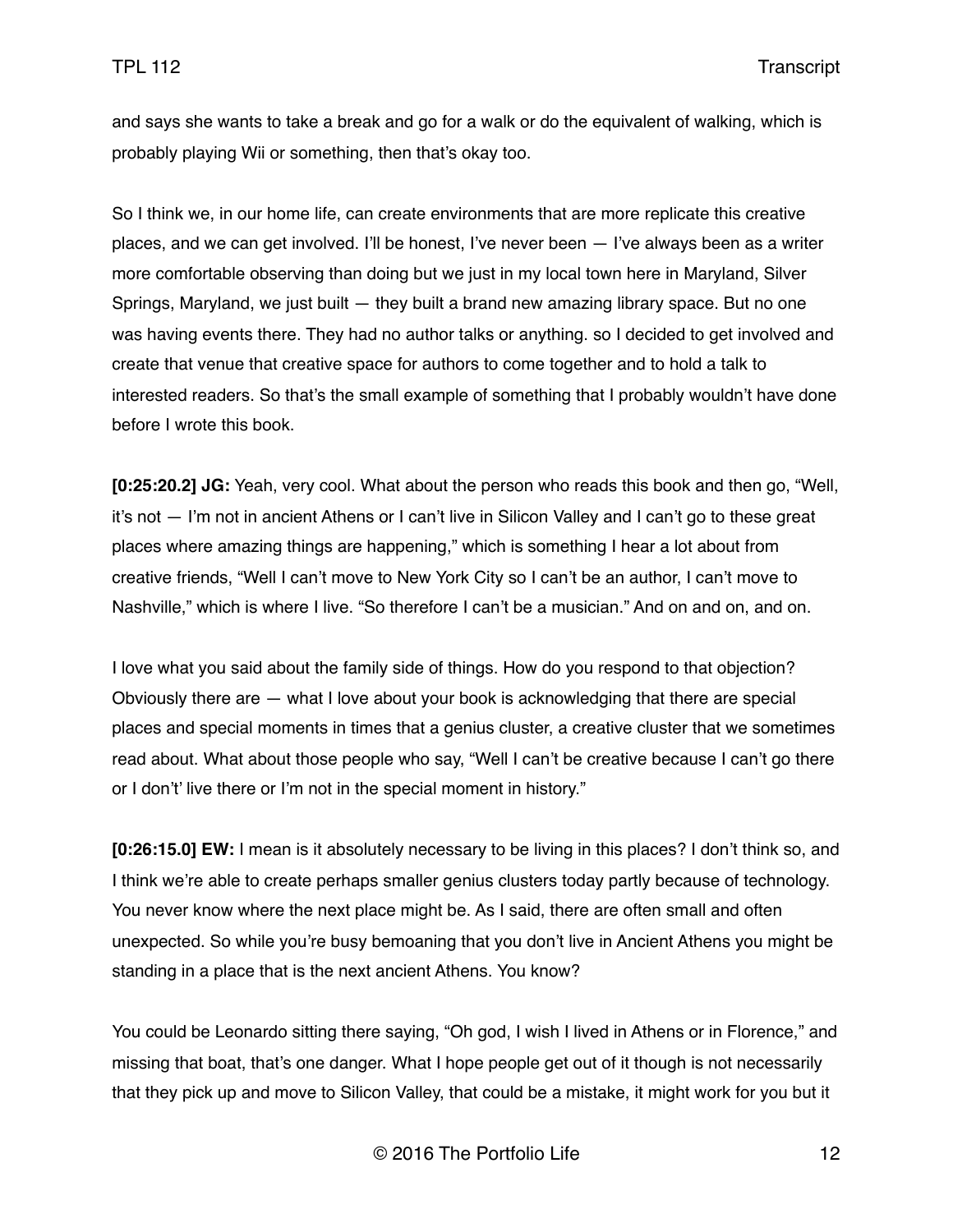might be a mistake. But just change the way you look at creative process, to not look at it as something you do in isolation but something that takes place in a culture, in an environment and that is really about a relationship between you and the world.

Because this myth of this sort of absent minded loner genius is a little bit dangerous. I mean it can be helpful that it might motivate you against all odds to do it on your own but the idea that's a genius, whether it's Einstein or whoever, is sort of disconnected from their world is actually completely wrong.

If anything, they're more engaged with their surroundings than other people. They might do so selectively, so Einstein didn't care what his hair looked like. But he very much observed his surroundings and get his ideas from observing train stations, and passing trains, or whatever it is. The idea that you just lock yourself in a quiet room and sit there until creative ideas come to you is completely wrong. You should get out, interact with the world.

**[0:28:07.1] JG:** Yeah. Didn't Einstein have like a peer group when he worked in the patent office where they bounced ideas off of each other?

**[0:28:13.1] EW:** He did, he was also bored in the patent office in Switzerland. But he had a group of people. And [inaudible] he did too, he had the Wednesday Circle. The young, likeminded psycho analyst, a brand new field at that time. When you're coming up with a new idea, you need camaraderie. Freud called them fellow conquistadors, I guess he saw himself as really out there on a limb and he almost needed like some validation that he wasn't completely crazy.

So that's why you find people who are out on the edge of their discipline or embarking on brand new disciplines. They need that Wednesday Circle or a little bit of a society in the case of Einstein that they can have some kindred souls. That's hugely important.

**[0:28:57.0] JG:** One of the things that I thought was interesting about your book is sort of a "yeah, but". I remember you talking about the concept of the creative class and who was that? Richard Florida. It seemed to me that you had a deeper more nuanced argument, "How do we actually create this places and what is the nuance that goes in to creating a creative place?"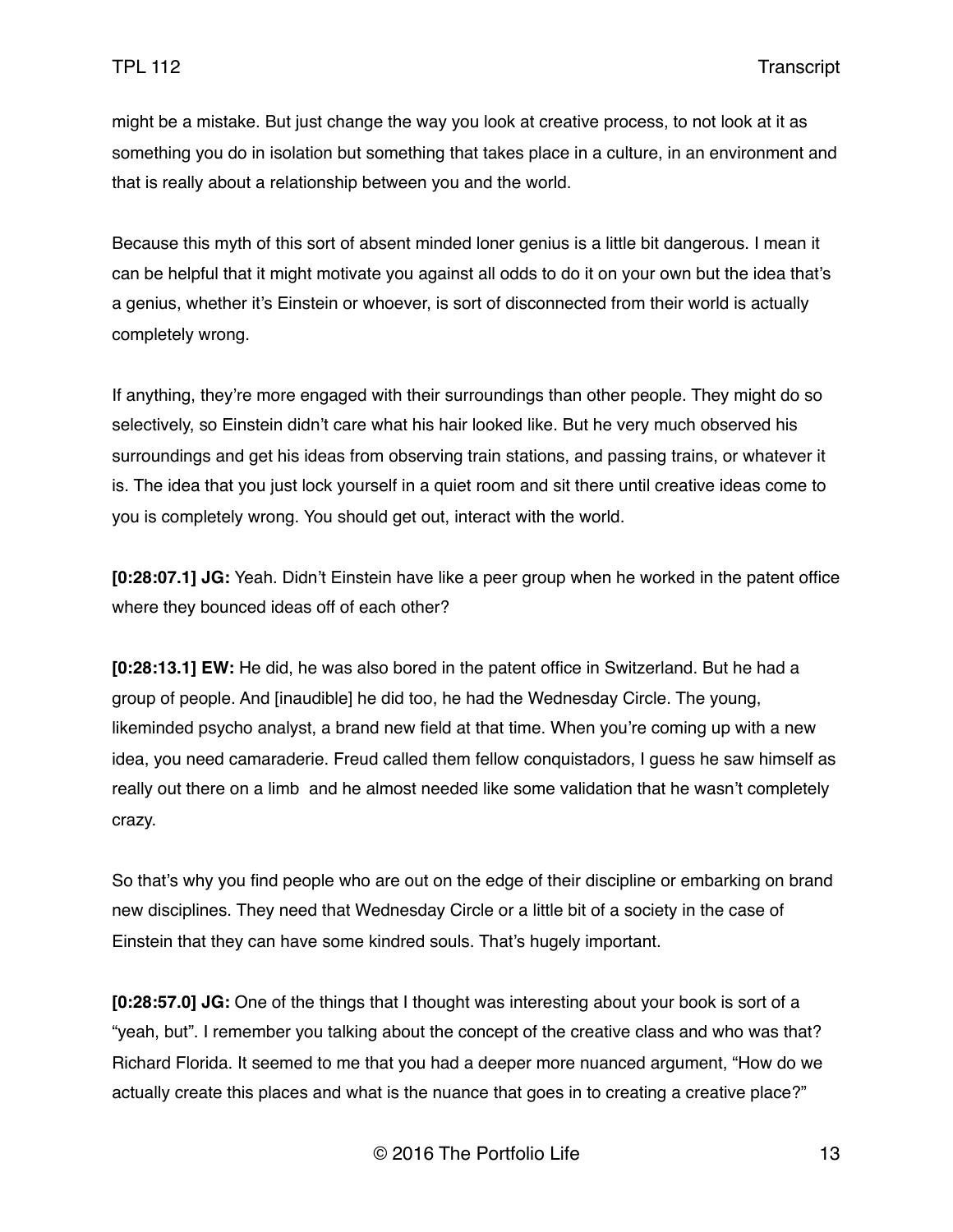One of the things that I thought was interesting, I think it was a question that you raised which is if you're living in Florence or Scotland or China or Greece or wherever, why wasn't everybody creative? What did Leonardo Da Vinci do that was different from what other people did? So I like the idea that you could actually be living in one of this places because they're unlikely, because they weren't huge bustling places because it wasn't just about density, it was also about intimacy.

There are these factors and you might be ignoring it. I'm wondering, was there a difference between the people who recognized the unique moment in time or the advantages of the places in which they lived and took advantage of them like a Freud or an Einstein or a Michael Angelo or whatever, and then the people who didn't?

**[0:28:57.0] EW:** That's a very good question. That's a really good question. You're right, obviously not everyone and not even most people in renaissance Florence or at Athens or the end or any of this places were geniuses. It was always the small percentage. Ultimately, it does come down to a matter of courage, personal courage. I like to use the analogy of surfing waves, you know? You can be out there in Hawaii and you can see this huge waves and most people will sit from the beach and watch the waves.

But a few people will go out and surf, now they need people to make the surf boards, right? So immediately they're not doing it on their own, someone had to manufacture the surfboard and then probably need people to spot them. Again, more people involved and some people will wipe out in the waves and some people will quit after one or two wipeouts. But a few people continue and surf until they ride the big one. I think that is who the geniuses are. So ultimately it does come down to risk taking and taking a risk and taking a big risk at a time when such a risk has at least a chance to paying off.

I should also add that these geniuses, they were not perfect fits to their time. It's not like they were completely just happy to be living in Florence or Athens. There was always a kind of friction place, Socrates loved Athens, he really just adored that city to death literally. They put him to death. Freud, was an immigrant to Vienna, came there when he was four years old with his family. And as an outsider, an immigrant and as a Jew, who never fully fit in. But he fit in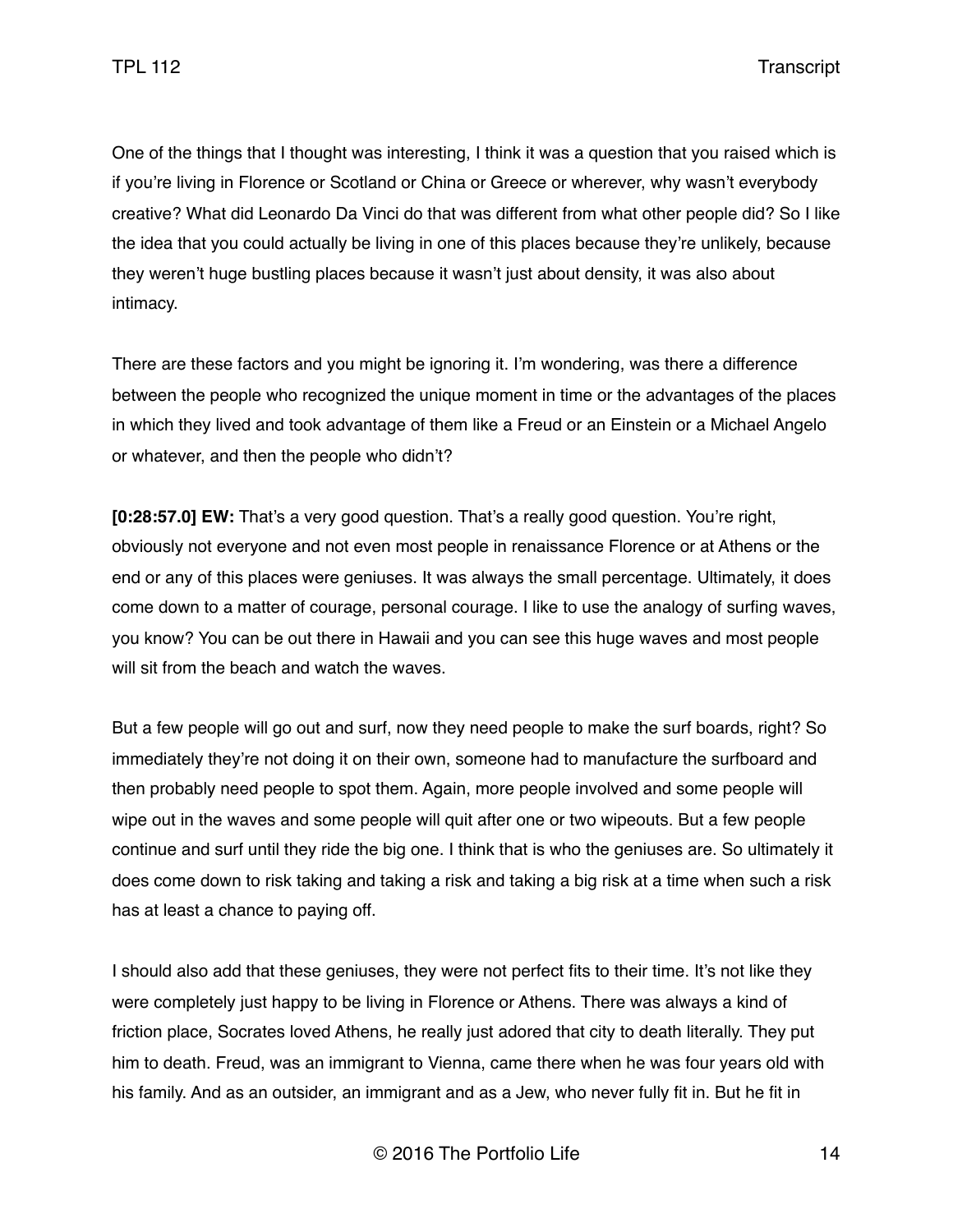enough, right? That his ideas, he couldn't go into, as a Jew he couldn't go into government or the military, but he can go into medicine, he channeled his creative energies into that and it was open enough at the time, talking roughly 1900 that his ideas resonated.

So the genius always is sort of occupying that space I think between insider and outsider. But why Leonardo and not the guy down the road? Hard to say, it's a lot of dates. I think the genius often is someone, has something to prove, has suffered some trauma at a young age off of a death of a parent, just loss and his father at a young age or they come from a broken home in a illegitimate family as Leonardo did. He was born out of wedlock. That stigmatized him but also motivated him.

**[0:32:35.4] JG:** Do you have any hypothesis about the next place of genius, did anything pop in your mind because when I was reading this, I thought, "Well this was so interesting." Because you think about Florence, obviously that was one that stuck with me. You think about the big creative hubs, like a Paris or New York City or whatever, and they are this huge cities today.

What was an interesting take away for me and you talk about this earlier was, these were unlikely places, they weren't that big at the time. They weren't typically the biggest cities in those countries or areas. So are there places right now that have caught your attention that you go, "Wow, there's really interesting stuff happening there."

**[0:33:16.8] EW:** Yeah, Tallinn, capital of Estonia I think is interesting and worth watching. We're speaking via Skype. Skype was invented in Estonia.

**[0:33:25.3] JG:** Wow, I didn't know that.

**[0:33:27.1] EW:** There you go. Later purchased by Microsoft, but invented there and I think it's an interesting place because it has a free flow of information, very open flow of inspiration. Very open in this country, very wired as well. Geographically, interesting location sort of between east and west. And a strong culture, one that was though it was part of the Soviet Union, it was never really lucified in today's very much barking, really acquainting itself with the Estonian culture.